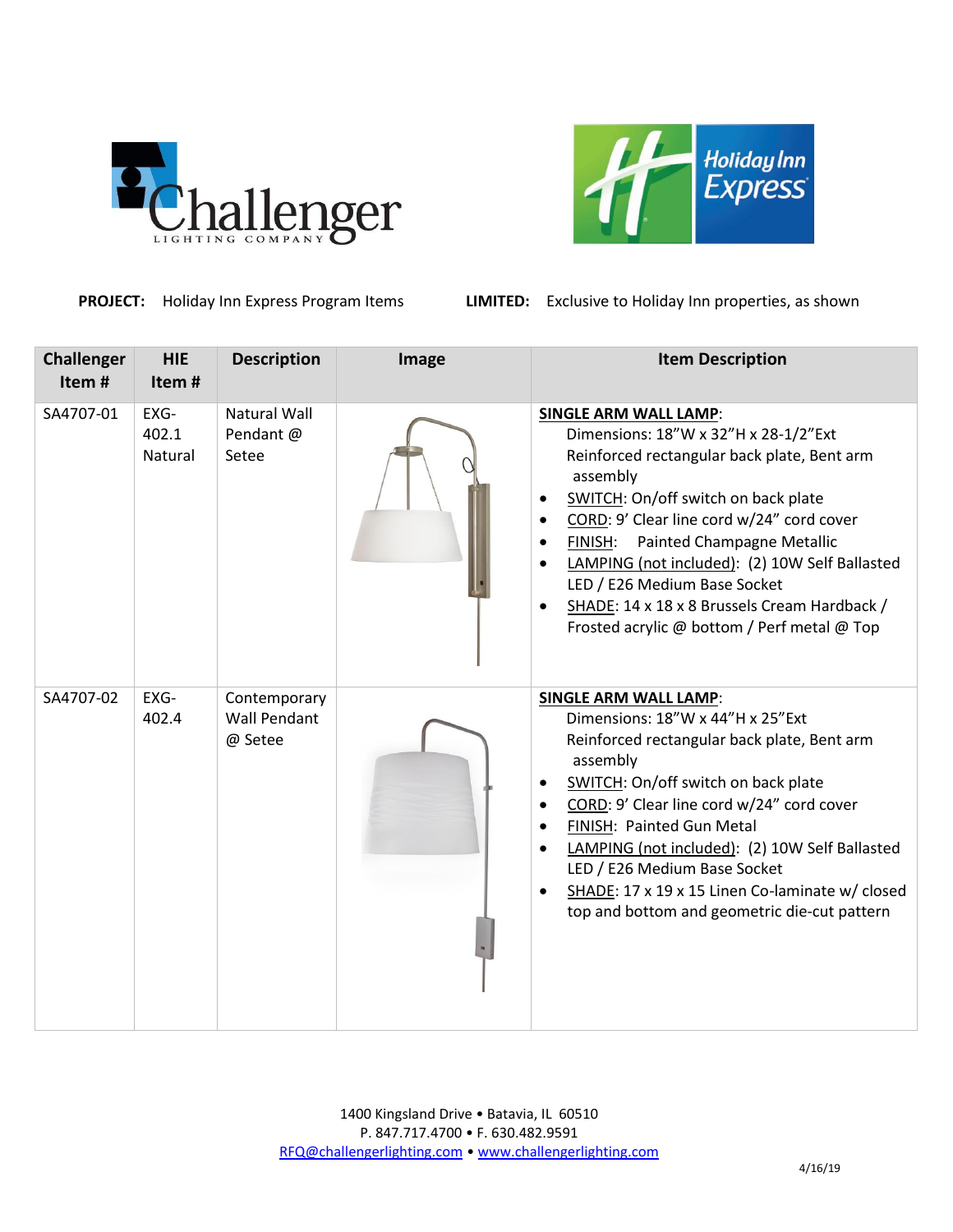| CA3434-11      | EXG-<br>404.1                     | Entry & Bath<br><b>Ceiling Fixture</b> | <b>CEILING FIXTURE:</b><br>Dimensions: 15-1/2"Dia x 5"H<br>SWITCH: None - Hardwired<br>CORD: None - Hardwired<br>$\bullet$<br>FINISH: Brushed nickel<br>LAMPING (not included): (3) 13w CFQ or 8w PL<br>LED / GU24 Base Socket<br>SHADE: 15-3/16" x 3-9/16"H                                                                                                                                           |
|----------------|-----------------------------------|----------------------------------------|--------------------------------------------------------------------------------------------------------------------------------------------------------------------------------------------------------------------------------------------------------------------------------------------------------------------------------------------------------------------------------------------------------|
| HA4743-05      | EXG-<br>406.1                     | Queen<br>Headboard<br>Sconce           | <b>WALL FIXTURE:</b><br>Dimensions: 22"W x 7.81"H x 6.5"Ext<br>Rectangular metal back plate<br>SWITCH: On/off rocker switch on back plate<br>CORD: 10' Line cord w/ plug to exit rear<br>FINISH: Brushed Nickel<br>LAMPING (not included): (2) 10w Self Ballasted<br>LED / E26 Medium Base Socket<br>SHADE: $(2)$ 5 x 5 x 6-1/2 White Hardback                                                         |
| HA4743-<br>04L | EXG-<br>$401.1 -$<br><b>LEFT</b>  | Sconce @<br>Headboard,<br>Left         | <b>WALL FIXTURE:</b> Metal / Rectangle back plate<br>Dimensions: 6.5"W x 8.125"H x 6.5"Ext<br>FINISH: Plated Brushed Nickel<br>SWITCH: On/off rocker switch on LEFT side back<br>plate<br>CORD: 10' Clear cord w/2-prong molded<br>polarized plus to exit rear<br>LAMPING (not included): (1) 10w Self Ballasted<br>$\bullet$<br>LED / E26 Medium Base Socket<br>SHADE: 5 x 5 x 6-1/2 White Hardback   |
| HA4743-<br>04R | EXG-<br>$401.1 -$<br><b>RIGHT</b> | Sconce @<br>Headboard,<br>Right        | <b>WALL FIXTURE:</b> Metal / Rectangle back plate<br>Dimensions: 6.5"W x 8.125"H x 6.5"Ext<br>FINISH: Plated Brushed Nickel<br>SWITCH: On/off rocker switch on RIGHT side<br>back plate<br>CORD: 10' Clear cord w/2-prong molded<br>polarized plus to exit rear<br>LAMPING (not included): (1) 10w Self Ballasted<br>LED / E26 Medium Base Socket<br>SHADE: $5 \times 5 \times 6 - 1/2$ White Hardback |